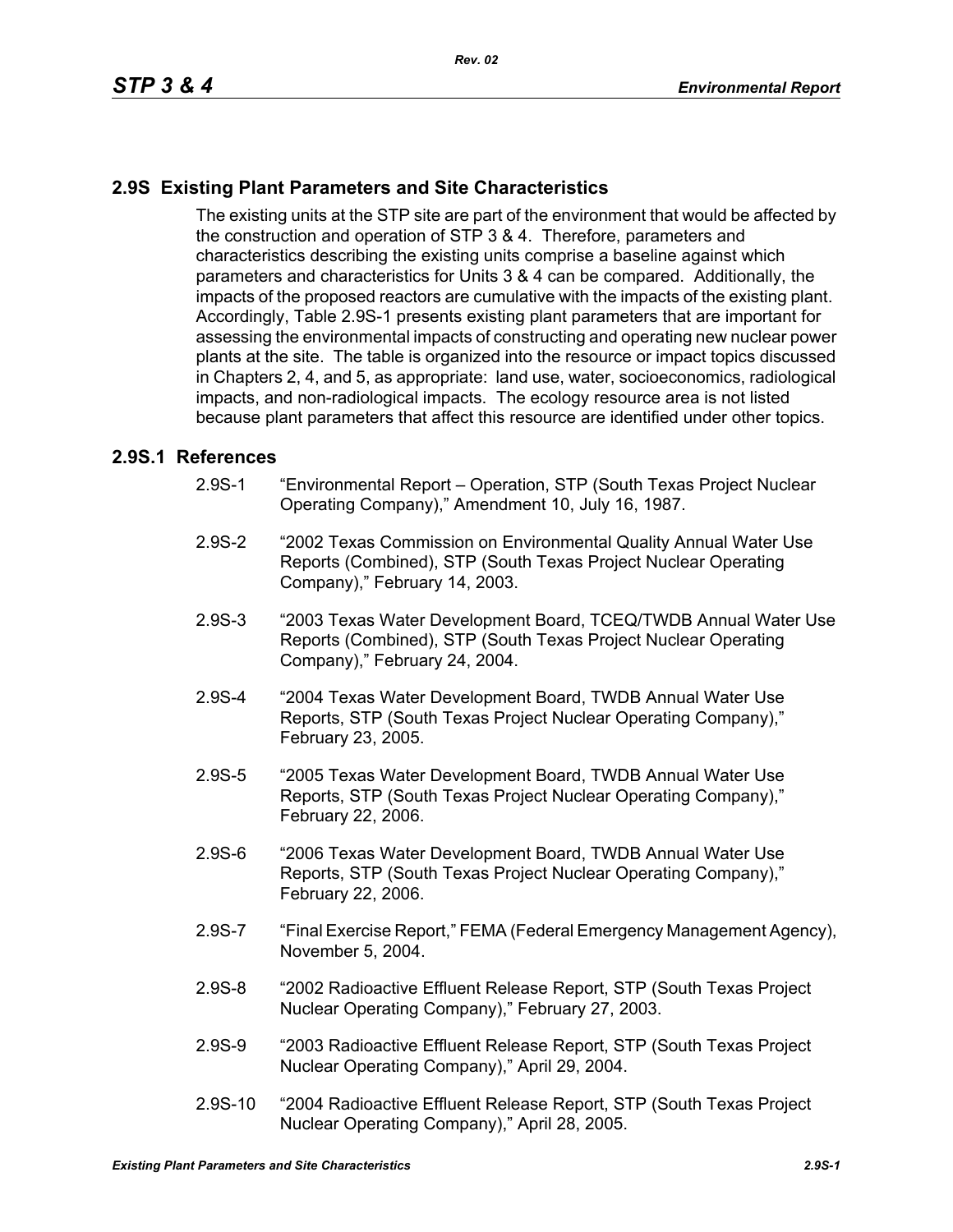- 2.9S-11 "2005 Radioactive Effluent Release Report, STP (South Texas Project Nuclear Operating Company)," April 27, 2006.
- 2.9S-12 "2006 Radioactive Effluent Release Report, STP (South Texas Project Nuclear Operating Company)," April 30, 2007.
- 2.9S-13 "Radiation Exposure Information and Reporting System (REIRS) for Radiation Workers," NRC (Nuclear Regulatory Commission) http://www.reirs.com/, accessed April 18, 2007.
- 2.9S-14 "Emissions Inventory Data (NOC-TX-06012964), STP (South Texas Nuclear Operating Company) 2006," March 29, 2007.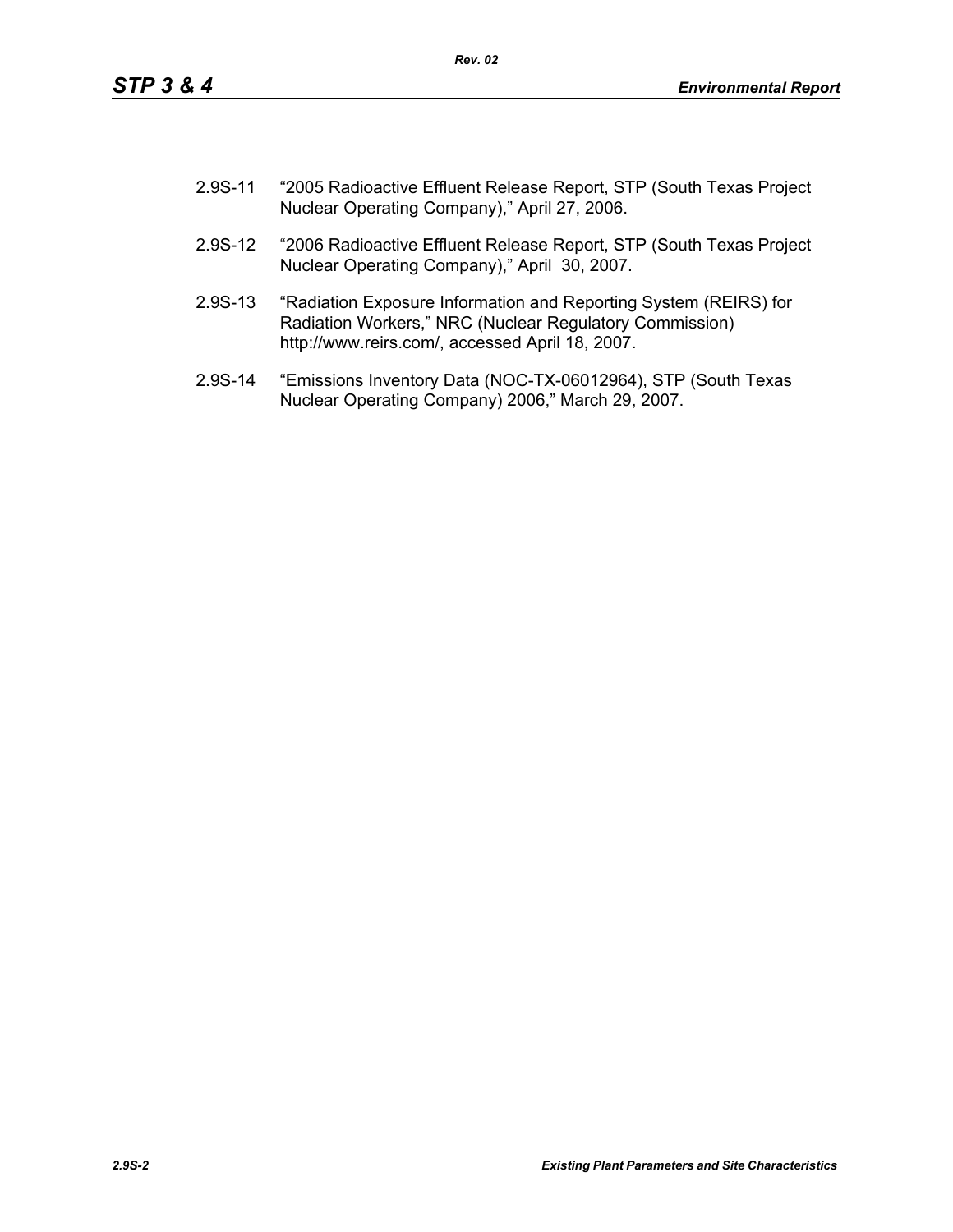$\mathbf{I}$ 

| <b>Parameter</b>                                                | <b>Quantity and Units</b>                                                                                                                                                                                    | <b>Explanation/Source</b>            |  |  |
|-----------------------------------------------------------------|--------------------------------------------------------------------------------------------------------------------------------------------------------------------------------------------------------------|--------------------------------------|--|--|
| <b>Land Use</b>                                                 |                                                                                                                                                                                                              |                                      |  |  |
| Developed acreage                                               | 42,20012,220 acres total site; Plant<br>facilities occupy approximately 65<br>acres; main cooling reservoir occupies<br>7,000 acres, and approximately 1,700<br>acres remain as a lowland natural<br>habitat | Source: Reference 2.9S-1             |  |  |
| <b>Exclusion Area</b><br>Boundary                               | Oval 1,430 meters from the centerline<br>of each reactor containment building                                                                                                                                | Source: Reference 2.9S-1             |  |  |
| Low Population Zone<br>Boundary                                 | 3 miles radius from Exclusion Area<br><b>Boundary Centroid</b>                                                                                                                                               | Source: Reference 2.9S-1             |  |  |
| <b>Water</b>                                                    |                                                                                                                                                                                                              |                                      |  |  |
| <b>River water</b><br>consumptive use                           | 37,100 acre-ft/year (3-year average<br>listed due to recent increases in Units<br>power up-rates)                                                                                                            | Source: Reference 2.9-2S to 2.9S-6   |  |  |
| Groundwater<br>withdrawal                                       | 1,300 acre-ft/year (5-year<br>approximate average)                                                                                                                                                           | Source: Reference 2.9S-2 to 2.9S-6   |  |  |
| <b>Socioeconomics</b>                                           |                                                                                                                                                                                                              |                                      |  |  |
| Permanent plant<br>workforce<br>(Approximate 5-year<br>average) | Average = $1300$                                                                                                                                                                                             | Source: Estimate                     |  |  |
| Outage workforce<br>(Approximate 5-year<br>average)             | Average = $400$                                                                                                                                                                                              | Source: Estimate                     |  |  |
| Population within 10<br>miles                                   | 2875 people (decrease from 1990<br>census)                                                                                                                                                                   | Source: Reference 2.9S-7             |  |  |
| Population within 50<br>miles                                   | 257,252                                                                                                                                                                                                      | Source: Reference 2.9S-7             |  |  |
| <b>Radiological Impacts</b>                                     |                                                                                                                                                                                                              |                                      |  |  |
| Airborne emissions<br>(curies/yr)                               | Fission/Activation<br>Products - 234.5 (5-year average)<br>Radioiodines - 0.00032 (5-year                                                                                                                    | Source:: Reference 2.9S-8 to 2.9S-12 |  |  |
|                                                                 | average)<br>Particulates - 0.00183 (5-year<br>average)<br>Tritium - 144.8 (5-year average)                                                                                                                   |                                      |  |  |

## **Table 2.9S-1 Plant Parameters and Site Characteristics for STP 1 & 2**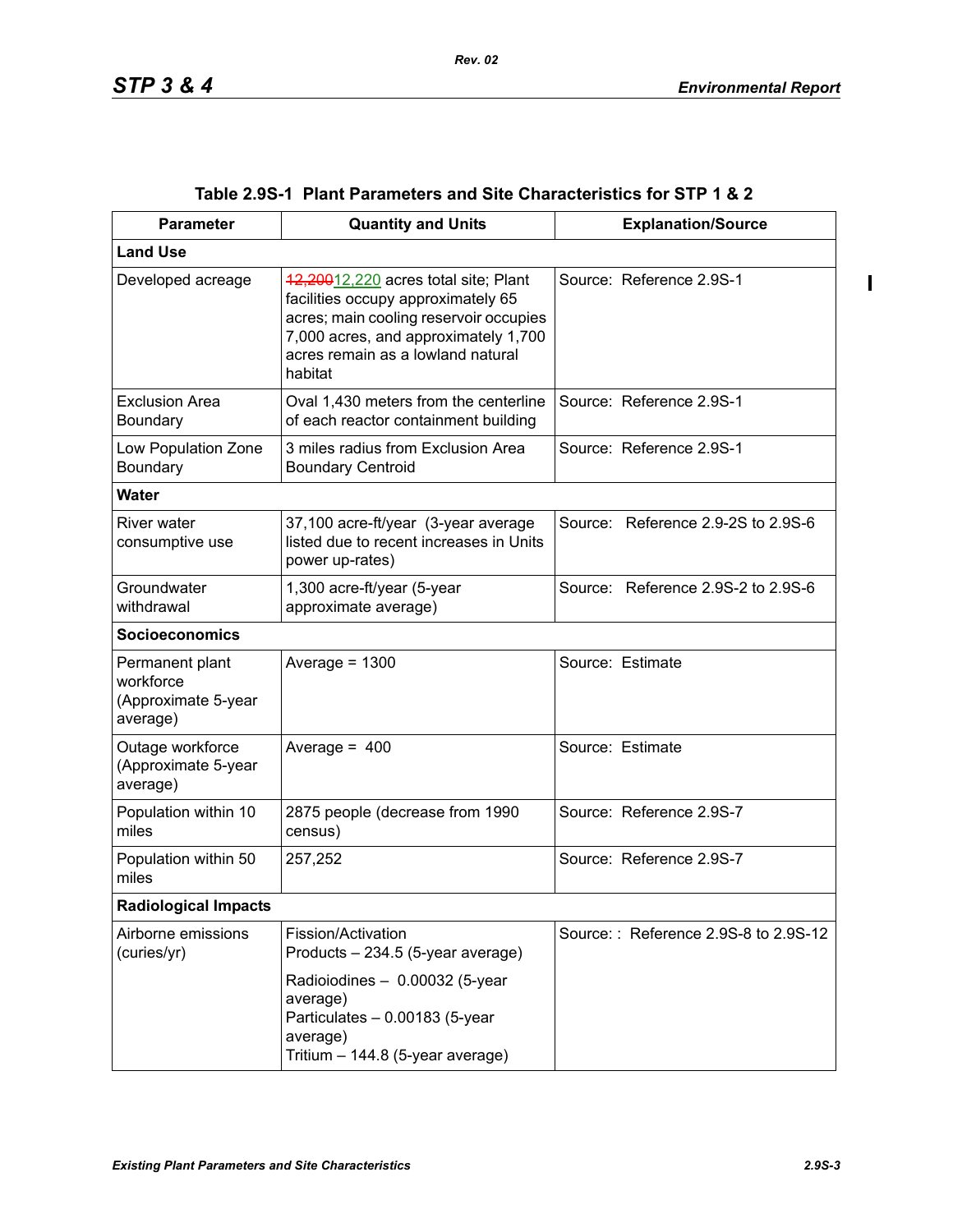| <b>Parameter</b>                          | <b>Quantity and Units</b>                                                                                                                                                              | <b>Explanation/Source</b>            |  |  |
|-------------------------------------------|----------------------------------------------------------------------------------------------------------------------------------------------------------------------------------------|--------------------------------------|--|--|
| Liquid discharges<br>(curies/yr)          | Fission/Activation<br>Products - 0.091 (5-year average)<br>Tritium - 2035 (5-year average)<br>Dissolved/Entrained<br>Gases - 1.82 (5-year average)<br>Gross Alpha - 0 (5-year average) | Source:: Reference 2.9S-8 to 2.9S-12 |  |  |
| Liquid pathway<br>collective dose (mrem)  | Unit $1 - 1.31$ (5-year average)<br>Unit $2 - 1.28$ (5-year average)                                                                                                                   | Source:: Reference 2.9S-8 to 2.9S-12 |  |  |
| Solid radiological<br>waste volume        | 527 m3/yr (5-year average)                                                                                                                                                             | Source:: Reference 2.9S-8 to 2.9S-12 |  |  |
| Solid radiological<br>waste radioactivity | 464.8 curies/yr (5-year average)                                                                                                                                                       | Source:: Reference 2.9S-8 to 2.9S-12 |  |  |
| Worker collective dose                    | YearDose                                                                                                                                                                               | Source: Reference 2.9S-13            |  |  |
|                                           | $2002 - 329.1$ rem                                                                                                                                                                     |                                      |  |  |
|                                           | $2003 - 143.5$ rem                                                                                                                                                                     |                                      |  |  |
|                                           | 2004 - 119.8 rem                                                                                                                                                                       |                                      |  |  |
|                                           | 2005 - 247.7 rem                                                                                                                                                                       |                                      |  |  |
|                                           | 2006 - 150.3 rem                                                                                                                                                                       |                                      |  |  |
|                                           | Average 198 rem/year                                                                                                                                                                   |                                      |  |  |
| <b>Nonradiological Impacts</b>            |                                                                                                                                                                                        |                                      |  |  |
| Air emissions                             | Tons per year of criteria pollutants<br>(2006)<br>$NOx = 43$ tons/year<br>$SO2 = 0.75$ tons/year<br>$PM10 = 0.96$ tons/year<br>$PM2.5 = 0.96$ tons/year<br>$CO = 11.5$ tons/year       | Source: Reference 2.9S-14            |  |  |
| <b>Noise</b>                              | Not Measured                                                                                                                                                                           | Not applicable                       |  |  |
| <b>Building height</b>                    | Containment dome: 203 feet above<br>grade<br>Primary Met tower: 197 feet above<br>grade                                                                                                | Source: Reference 2.9S-1             |  |  |

# **Table 2.9S-1 Plant Parameters and Site Characteristics for STP 1 & 2 (Continued)**